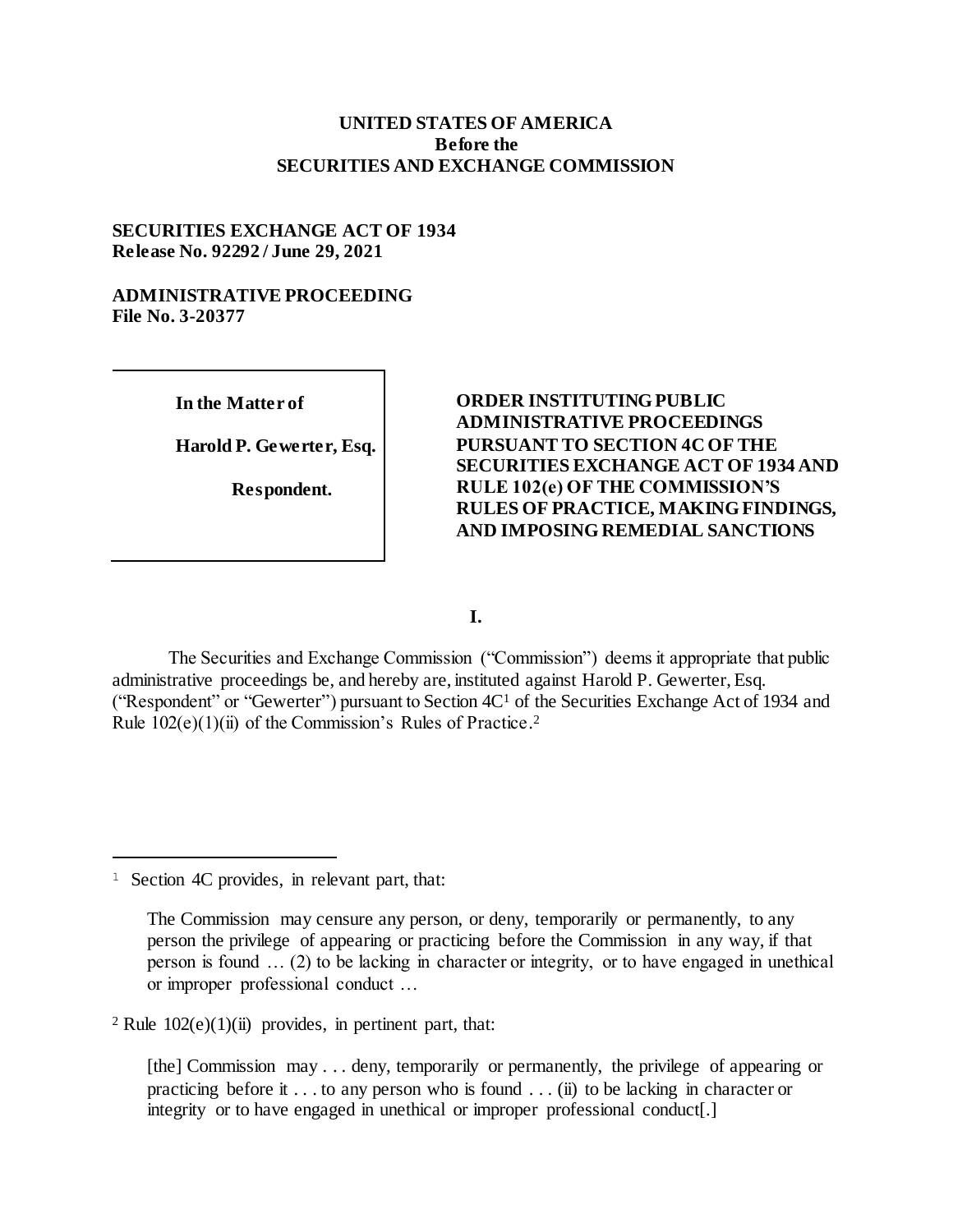In anticipation of the institution of these proceedings, Respondent has submitted an Offer of Settlement (the "Offer") which the Commission has determined to accept. Solely for the purpose of these proceedings and any other proceedings brought by or on behalf of the Commission, or to which the Commission is a party, and without admitting or denying the findings herein, except as to the Commission's jurisdiction over him, the subject matter of these proceedings, and the findings contained in Sections III.1 and III.2 below, Respondent consents to the entry of this Order Instituting Administrative Proceedings Pursuant to Rule 102(e) of the Commission's Rules of Practice, Making Findings, and Imposing Remedial Sanctions ("Order"), as set forth below.

### **III.**

On the basis of this Order and Respondent's Offer, the Commission finds that:

 1. Gewerter, age 68, was admitted to the practice of law in the state of Nevada on September 25, 1979. For many years, Gewerter has operated a law practice that includes representing public companies in securities-related matters, including before the Commission. On October 26, 2020, the Nevada Supreme Court suspended Gewerter from the practice of law for misconduct relating to his attorney trust accounts. *In re Discipline of Gewerter*, No. 80198, 2020 WL 6276350 (table) (Nev. Oct. 26, 2020).

2. From at least 2001 until his recent suspension, Gewerter has owned and operated the law firm Harold P. Gewerter, Esq., Ltd. ("Gewerter Law"). From at least 2007 through early 2017, Gewerter employed as a "paralegal" Shawn Hackman—a disbarred former attorney who was suspended from appearing or practicing before the Commission as an attorney on September 10, 2002.

3. Although Gewerter Law purportedly employed Hackman as a paralegal, Gewerter knowingly permitted Hackman to appear and practice before the Commission as an attorney, in violation of his suspension under Rule 102(e), by allowing him to (i) draft documents, in whole or in part, that were filed with the Commission on behalf of Gewerter Law clients without meaningful oversight by any licensed attorney, and (ii) provide legal advice relating to such documents.

4. Gewerter failed in at least three material respects to make reasonable efforts to prevent Hackman from engaging in the practice of law, which enabled Hackman to assume the representation of Gewerter Law clients before the Commission. First, notwithstanding that Hackman was disbarred by Nevada and Iowa and permanently suspended from practicing before the Commission, Gewerter permitted Hackman to present himself to clients, persons working with the firm (such as co-counsel, opposing counsel, auditors, etc.), and the public as a lawyer who was authorized to practice before the Commission, without taking measures to correct that misimpression or to avoid a recurrence. Clients and other persons with whom Hackman worked repeatedly referred to Hackman as an "attorney" (or similar term, *e.g.* lawyer) in conversations, and in documents sent to Gewerter Law, without correction by Hackman or Gewerter. Further, to conceal that Hackman was providing legal services that he was not legally authorized to perform, Gewerter permitted Hackman to utilize Gewerter's own email address and electronic signature so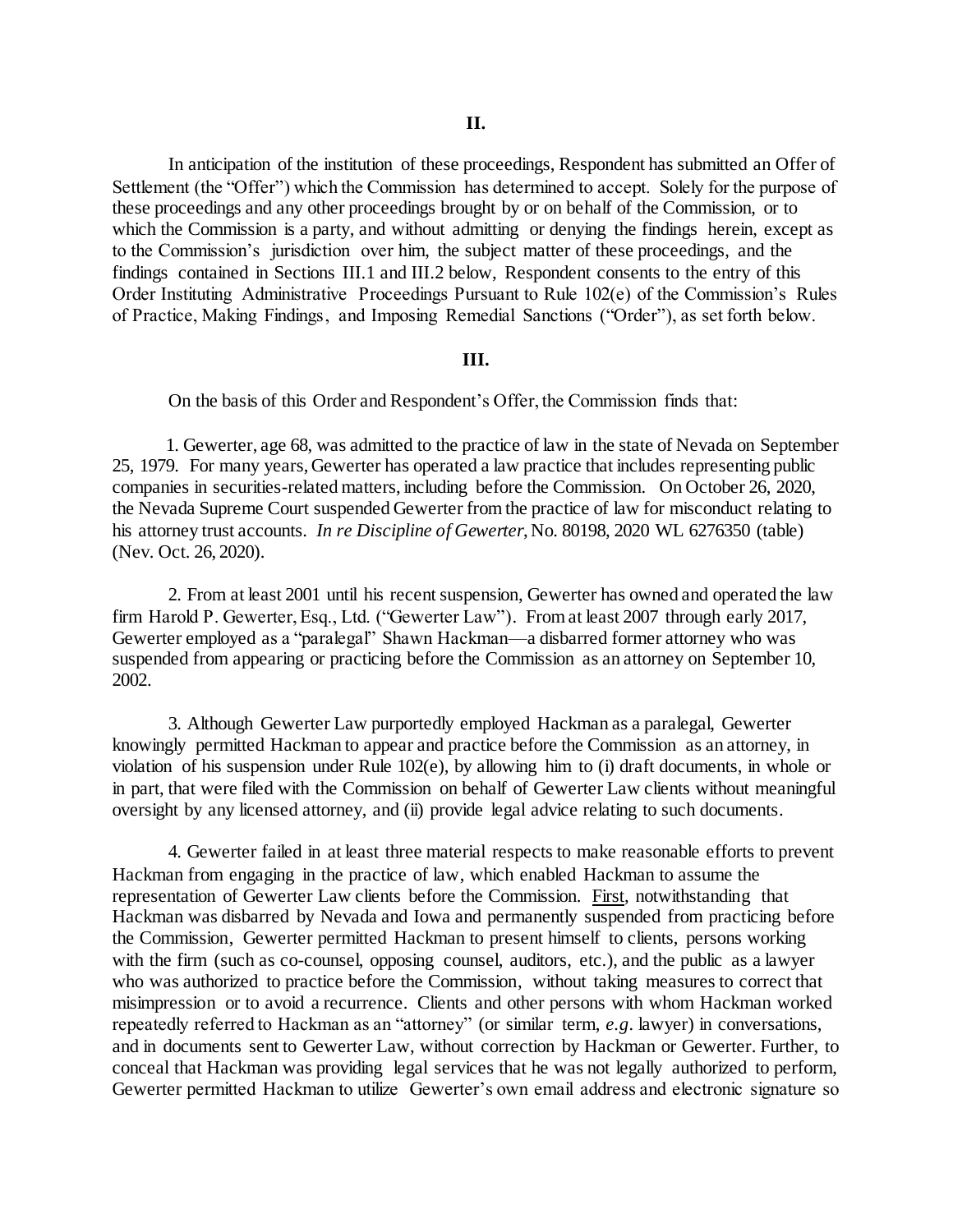that it would appear Gewerter had performed such services instead of Hackman. Second, Gewerter permitted Hackman to undertake engagements with Gewerter Law clients that would involve practicing before the Commission and to negotiate the fees to be paid to the firm and/or directly to Hackman for such engagements. For his work at Gewerter Law, Gewerter paid Hackman more than \$300,000 in 2015 and more than \$400,000 in 2016, far in excess of the approximately \$40,000 per year he paid the other paralegal who worked at Gewerter Law. There was no reasonable basis, other than Hackman's work as an unlicensed attorney, for this disparity. Third, as described in Paragraph 5 below, Gewerter permitted Hackman to perform legal services for Gewerter Law clients by providing legal advice concerning, and drafting in whole or in part, documents filed with the Commission on behalf of Gewerter Law clients that were not reviewed or approved by Gewerter or any other licensed attorney acting on Gewerter's behalf.

5. From April 2015 through early 2017, Hackman provided legal advice concerning documents filed with the Commission by a number of issuers; he also drafted these filings, in whole or in part, without meaningful review by a licensed attorney. Representative examples include:

- Various filings made by Alpha Energy, Inc., including a Form 8-A filed on February 16, 2016, a Form 10-K filed May 19, 2016, and a Form 10-Q filed May 23, 2016;
- An S-1 filed by Whiskey Acquisition, Inc. on December 18, 2015, and amendments thereto, filed on March 1 and 18, 2016 and April 4, 2016; and,
- An S-1 filed by DAS Acquisition, Inc. on July 21, 2015, and amendments thereto, on September 18, 2015, and November 5 and 10, 2015.

6. Respondent failed to properly supervise Hackman by knowingly allowing him to engage in the unauthorized practice of law and to perform legal work that constituted appearing and practicing before the Commission notwithstanding his disbarment and SEC suspension. This conduct also reflected "dishonesty" and "deceit" within the meaning of the Nevada Rules of Professional Conduct, by allowing Hackman to create the false impression that he was legally authorized to perform such work. Respondent has thus engaged in improper professional conduct within the meaning of Section  $4C(a)(2)$  of the Exchange Act and Rule  $102(e)(1)(ii)$  of the Commission's Rules of Practice, in that Respondent violated:

> (1) Nevada Rule of Professional Conduct 5.3, which provides that "With respect to a nonlawyer employed or retained by or associated with a lawyer: (a) A partner, and a lawyer who individually or together with other lawyers possesses comparable managerial authority in a law firm shall make reasonable efforts to ensure that the firm has in effect measures giving reasonable assurance that the person's conduct is compatible with the professional obligations of the lawyer; (b) A lawyer having direct supervisory authority over the nonlawyer shall make reasonable efforts to ensure that the person's conduct is compatible with the professional obligations of the lawyer";